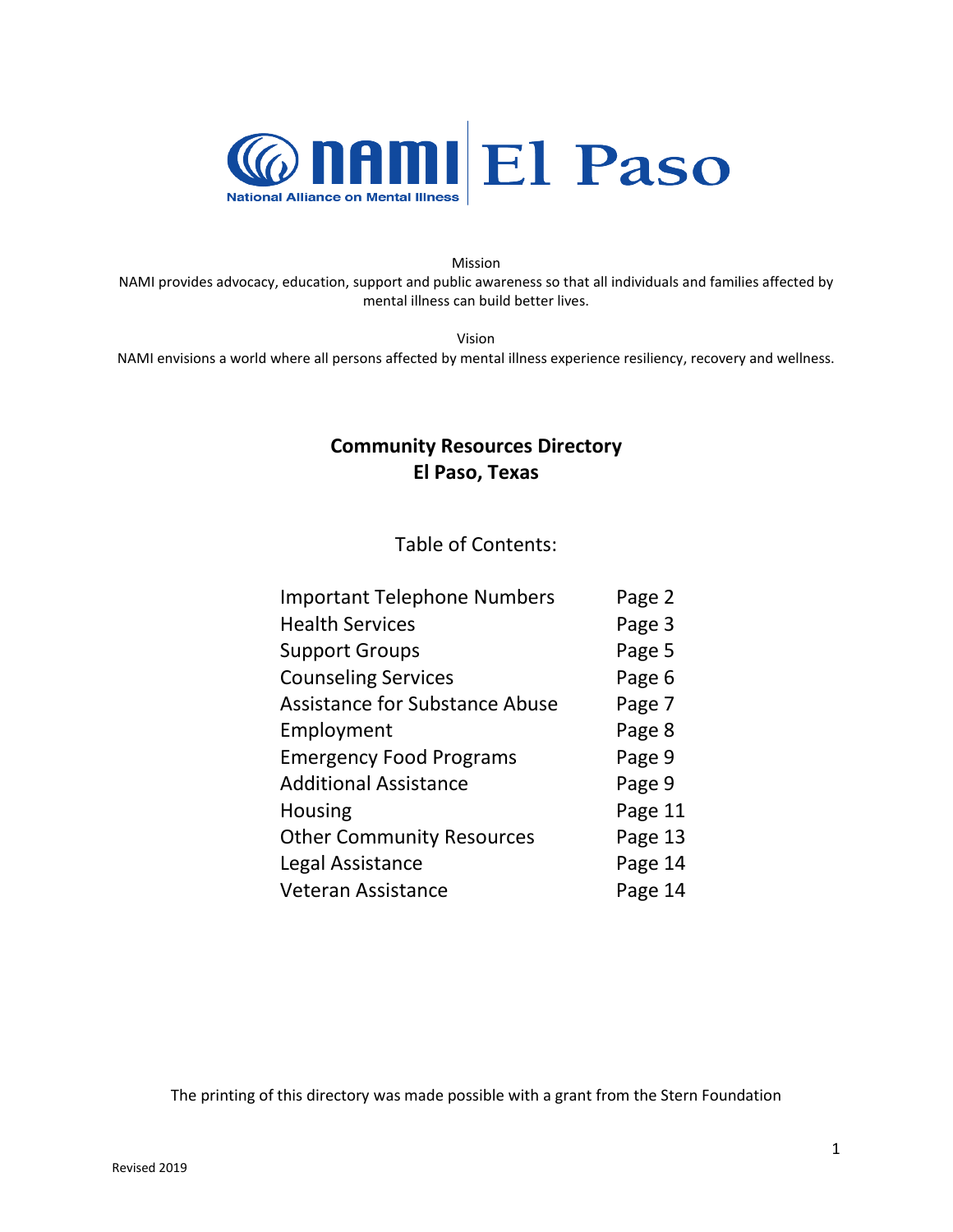# **COMMUNITY RESOURCES: EL PASO, TEXAS**

## **IMPORTANT TELEPHONE NUMBERS:**

| (NAMI) National Alliance on Mental Illness<br><b>Help Line</b><br>(Hours Monday thru Friday 10 a.m. thru 6:00 p.m. EST<br>Assists with information about mental health conditions,<br>treatment options and recovery strategies) | 1-800-950-6264                               |
|----------------------------------------------------------------------------------------------------------------------------------------------------------------------------------------------------------------------------------|----------------------------------------------|
| <b>CRISIS HOTLINE:</b>                                                                                                                                                                                                           | 915-779-1800<br>1-877-562-6467               |
| <b>SUICIDE HOTLINE:</b>                                                                                                                                                                                                          | 1-800-273-8255                               |
| <b>EL PASO POLICE DEPARTMENT</b>                                                                                                                                                                                                 | 915-832-4400<br>NON-EMERGENCY NUMBER         |
| <b>EL PASO SHERIFF'S DEPARTMENT</b>                                                                                                                                                                                              | 915-546-2280<br><b>NON-EMERGENCY NUMBLER</b> |
| <b>NATIONWIDE CRISIS LINE:</b>                                                                                                                                                                                                   | 1-877-562-6467                               |
| <b>CHILD ABUSE NATIONAL HOTLINE:</b>                                                                                                                                                                                             | 1-800-252-2873<br>1-800-422-4453             |
| (CPS) CHILD PROTECTION SERVICES                                                                                                                                                                                                  | 915-542-4535<br>915-629-3321                 |
| (APS) ADULT PROTECTION SERVICES                                                                                                                                                                                                  | 1-800-252-5400<br>915-542-4535               |
| <b>EL PASO COUNTY ATTORNEY</b>                                                                                                                                                                                                   | 915-546-2050                                 |
| <b>TEXAS DISABILITY RIGHTS</b>                                                                                                                                                                                                   | 915-242-0048                                 |
| <b>TEXAS CRIMINAL JUSTICE FAMILY HOTLINE</b><br>(8AM-5PM CST)<br>(HELP AND INFO FOR FAMILIES OF INMATES AT TDCJ FACILITIES)                                                                                                      | 1-936-437-4271                               |

# **SOCIAL SERVICES INFORMATION 211**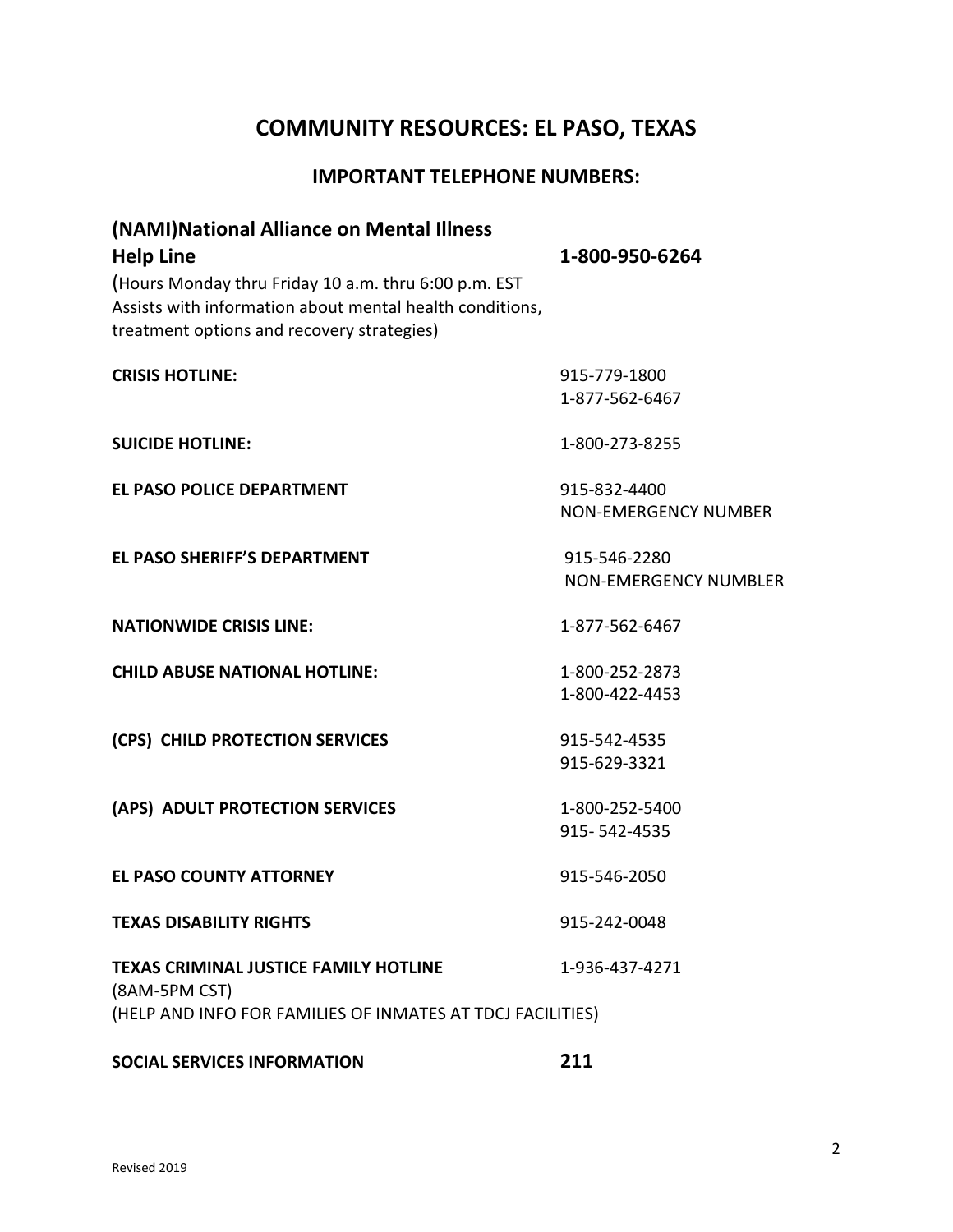## **HEALTH SERVICES**

**Atlantis Health Services** 915-544-3500 10501 Gateway Blvd West, Bldg. 13, EP, TX 79925

**Centro San Vincent** 915-859-7545 8029 Alameda, EP, TX 79915

# **EMRGENCE HEALTH NETWORK (EHN)**

Government Facility \*Assistance in mental illness, intellectual disabilities, and substance addiction for children, adolescents, and adults.

| <b>Crisis Line</b>                                            | 915-779-1800       |
|---------------------------------------------------------------|--------------------|
| <b>Jail Diversion Services</b><br>(Jail system assistance)    | 915-599-6670       |
| 1600 Montana, EP, TX 79902                                    | 915-887-3410       |
|                                                               | 915-775-0513       |
| <b>Central Outpatient Services</b>                            | 915-747-3510       |
| 1601 Yandell, EP, TX 79902                                    | (Fax) 915-351-4701 |
| <b>East Valley Outpatient Services</b>                        | 915-599-6735       |
| 8375 Burnham, EP, TX 79907                                    | (Fax) 915-629-2645 |
| <b>Northeast Outpatient Services</b>                          | 915-759-2870       |
| 9555 Diana, EP, TX 79924                                      | (Fax) 915-759-2873 |
| <b>Champs Outpatient Services</b>                             | 915-599-6600       |
| For children and adolescents<br>8500 Boeing, EP, TX 79925     | (Fax) 915-629-2677 |
| <b>In-Home Family Support Program (MR)</b><br><b>IDD UNIT</b> | 915-599-6645       |
| 8730 Boeing, EP, TX 79925                                     | (Fax) 915-783-6550 |
| <b>Alternatives Center for Behavioral Health</b>              | 915-757-7999       |
| 7760 Alabama, EP, TX 79904                                    | (Fax) 915-757-8004 |
| <b>Sun City</b>                                               | 915-566-8224       |
| 1717 N. Brown, EP, TX 79902                                   | (Fax) 915-351-3643 |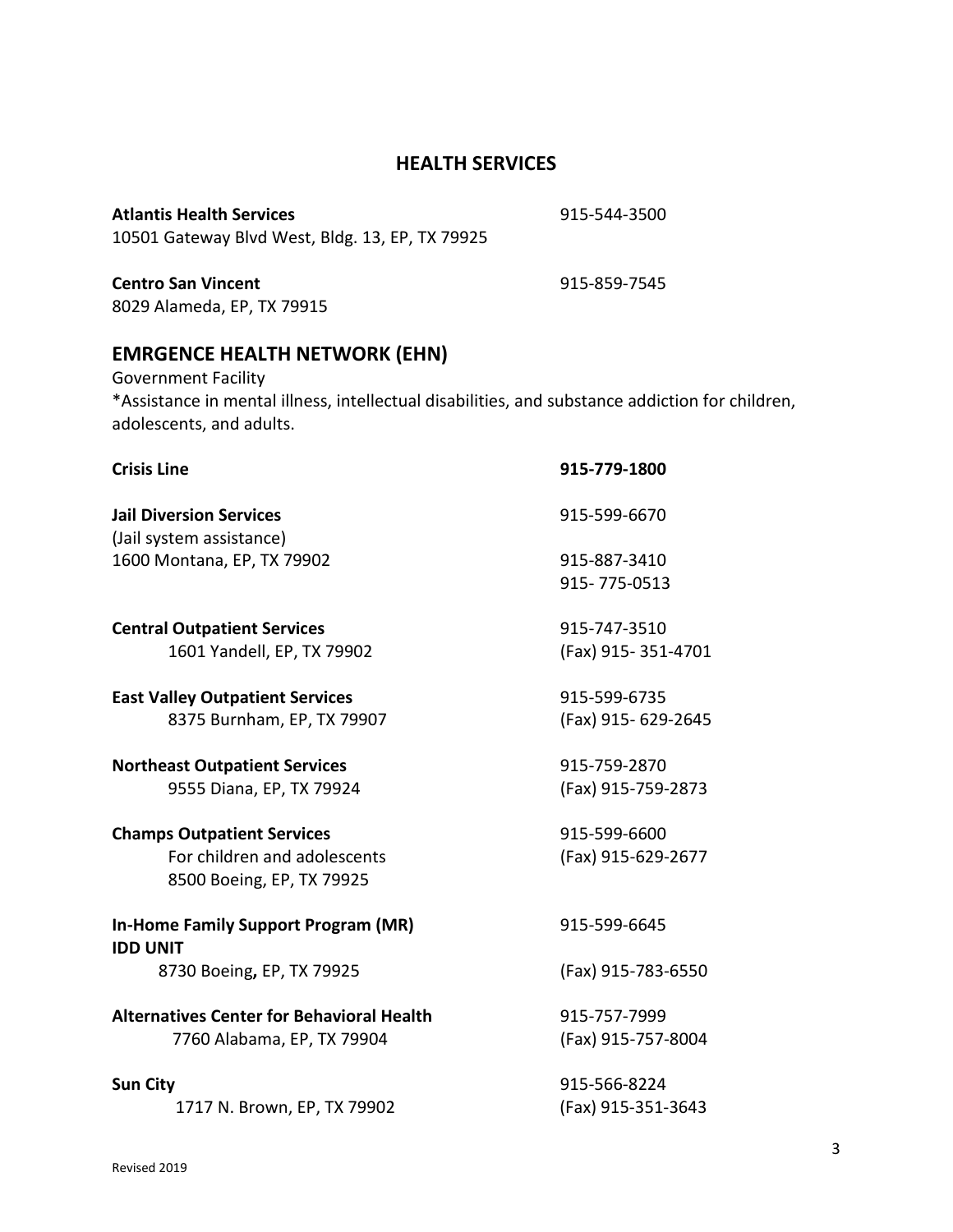725 South Mesa Hills (Fax) 915-585-1682 Bldg. 1 Ste. 1, EP, TX 79912

**West Side** 915-238-8385

## **El Paso Behavioral Health System (EPBH, formerly UBH)**

**Private Hospital**

**\*Assistance in mental illness, sexual trauma, substance addiction for children, adolescents, and adults.**

1900 Denver Ave., EP, TX 79902 915-544-4000

-Inpatient mental health service example the service of program for women -Day hospital (outpatient) service -Freedom care military program -Crisis stabilization service example and the service of the seriatric mental health program -Chemical dependency service - The Theorem -Youth program

#### Services: **Programs:** Programs:

-Behavioral pain management program

#### **Eastside Clinic:**

10501 Gateway West, Bldg. 13, EP, TX 79925 915-544-2350

## **EL PASO PSYCHIATRIC CENTER (EPPC)**

#### **Department of State Health Services**

**\*Hospitalization for mental illness: one acute admission unit, one sub-acute care unit, and one specialty unit for long term care and forensic services.**

4615 Alameda Ave 79905, El Paso, TX 79905 915-532-2202

## **PEAK BEHAVIORAL HEALTH SERVICES (PEAK)**

**Private Hospital**

**\*Assistance in mental illness, anger management, and substance addiction for children, adolescents, and adults.**

5055 McNutt Road 575-589-3000 Santa Teresa, NM 88008 888-599-9808

#### **Services:**

-Inpatient acute care (crisis intervention, stabilization, detoxification, specialized service)

-Inpatient substance addiction

-Residential treatment services

-Mission recovery program (active duty military)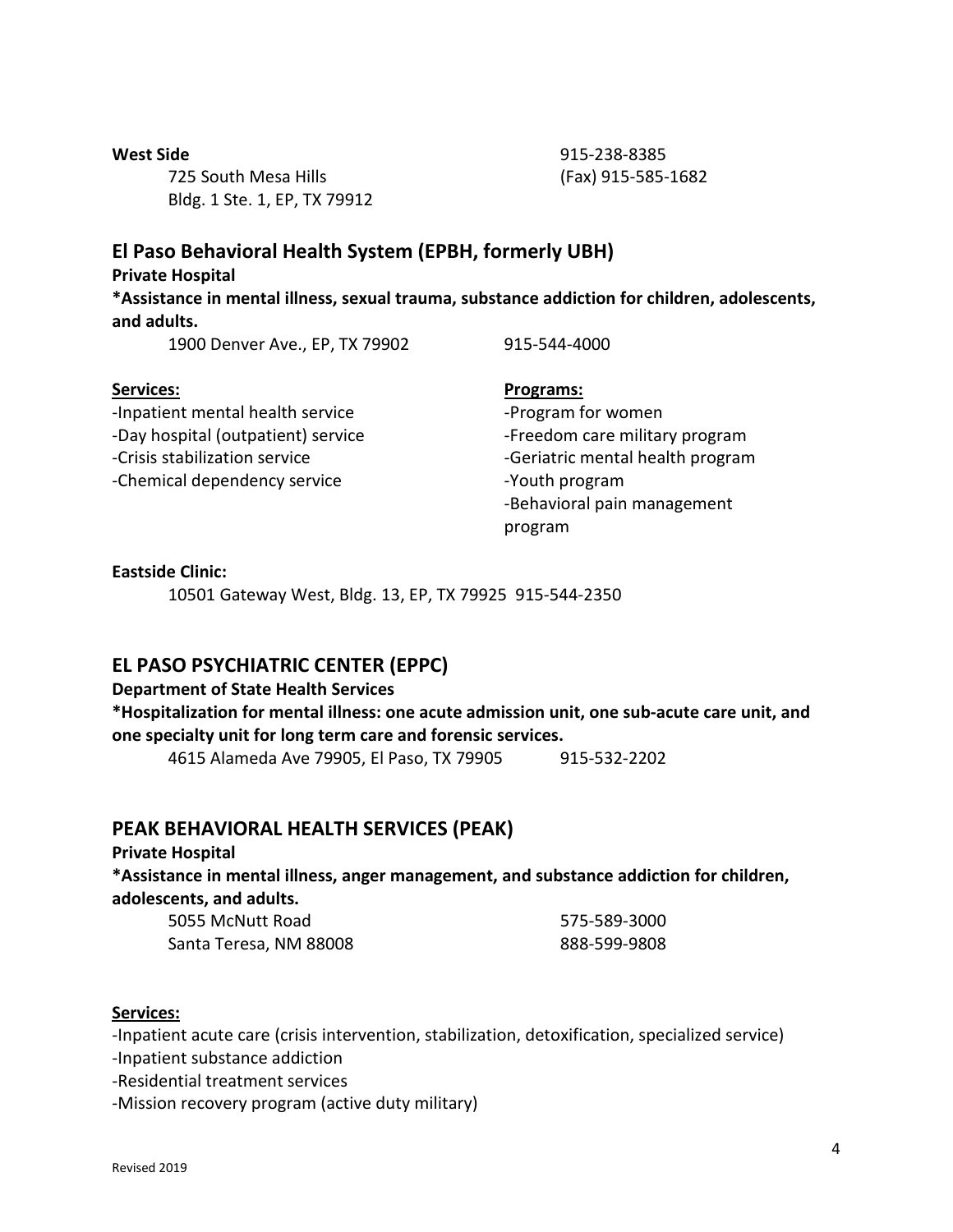#### **Centro De Salud Familiar La Fe**

700 S. Ochoa, EP, TX 79901 915-545-4550 Medical and dental based on income

#### **EL PASO SUPPORT GROUPS:**

| <b>NAMI El Paso</b>      |                                                                                                             | 915-534-5476 915-534-5478 915-778-5726                                                                                                                                                               |  |
|--------------------------|-------------------------------------------------------------------------------------------------------------|------------------------------------------------------------------------------------------------------------------------------------------------------------------------------------------------------|--|
| <b>Family to Family:</b> | (English) for Family Members<br>7:00 - 9:00 p.m.<br><b>EPBH</b><br>1900 Denver, EP, TX 79902                | Every Monday, holidays included,                                                                                                                                                                     |  |
| <b>Family Support:</b>   | (Spanish):<br>(Corner of Geronimo & Clark)<br>Centro de Salud Familiar La Fe<br>608 St. Vrain, EP, TX 79901 | 3 <sup>rd</sup> Thursday of each month, 7:00-8:30 p.m.<br>1067 N. Clark, Juan Diego Room, EP, TX 79905<br>Beginning April 1, 2016, Spanish support group<br>$1st$ Friday of each month, 9-10:30 a.m. |  |
| <b>Connections:</b>      | Every Monday, holidays included<br>7:00-8:30 p.m.<br>EPBH<br>1900 Denver, EP, TX 79902                      |                                                                                                                                                                                                      |  |

#### **La Familia Del Paso:** 915-532-9434

*Social Club for Consumers Referred through Emergence*  1511 E. Yandell, EP, TX 79902

- Temporary Employment (job training)
- Learn how to repair computers
- Social skills (activities): bowling, movies, cooking classes
- Individual Cognitive Behavioral Counseling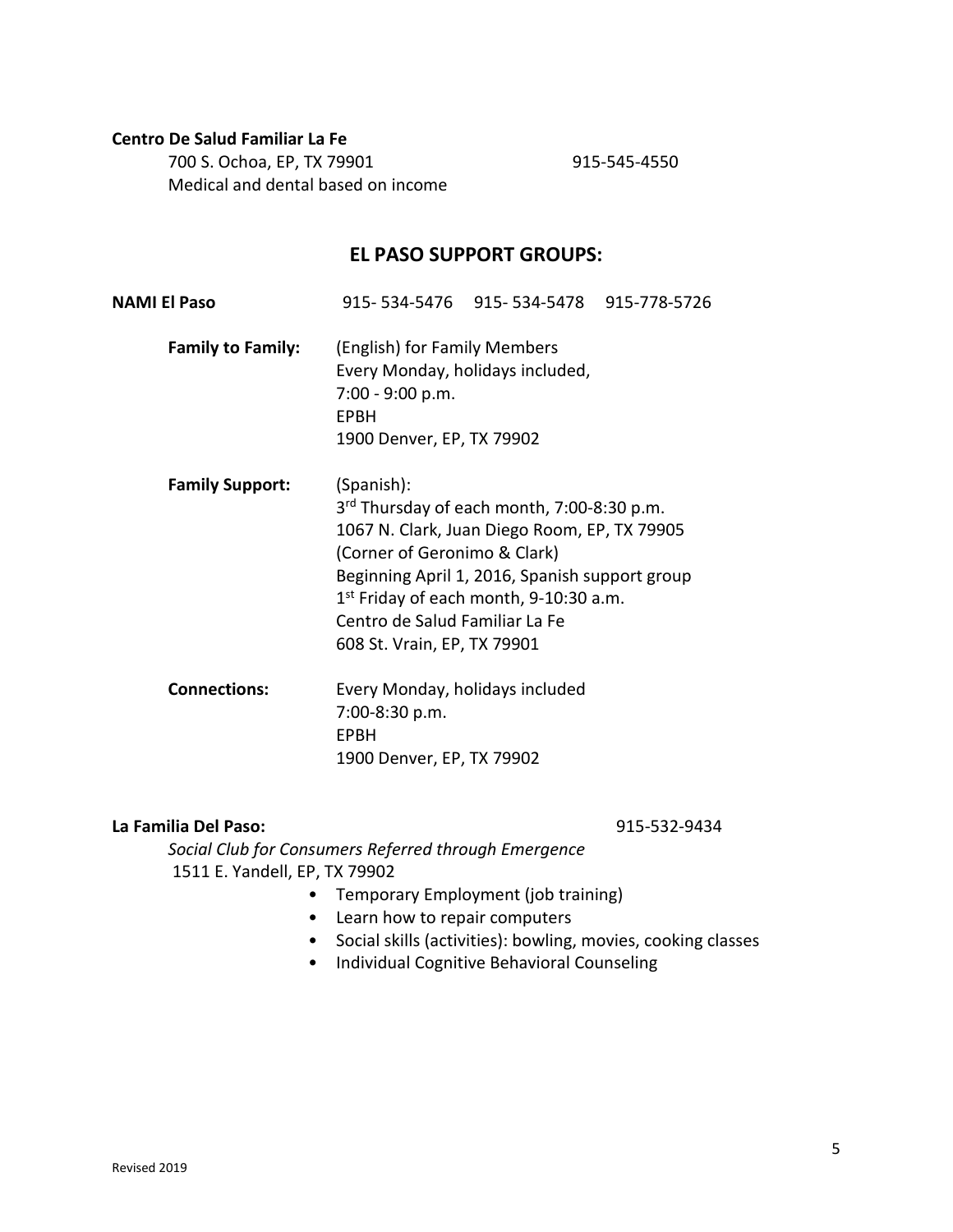| <b>Narcotics Anonymous:</b>               | Monday through Friday, 12:00 p.m. Newcomer meetings<br>St. Paul's Methodist Church<br>7000 Edgemere Blvd., EP, TX 79925<br>(park behind church, enter back door)<br>Attend newcomer meeting for more times and sessions |                                                                                                                                                                                         |
|-------------------------------------------|-------------------------------------------------------------------------------------------------------------------------------------------------------------------------------------------------------------------------|-----------------------------------------------------------------------------------------------------------------------------------------------------------------------------------------|
| <b>Compassionate Friends:</b>             |                                                                                                                                                                                                                         | 915-542-0908                                                                                                                                                                            |
| El Paso Brain Injury Support Group:       |                                                                                                                                                                                                                         | 2 <sup>nd</sup> Tuesday of each month, 6:30 p.m.<br>4360 Doniphan Dr., EP, TX 79922                                                                                                     |
| <b>PFLAG Monthly Support Group:</b>       |                                                                                                                                                                                                                         | 4 <sup>th</sup> Wednesday of each month, 7 p.m.<br>1500 E. Yandell Dr., EP, TX 79902                                                                                                    |
| <b>PFLAG Faith-Based Support Meetings</b> |                                                                                                                                                                                                                         | 3rd Wednesday of each month, 7 p.m.<br>St. Andrew Presbyterian Church<br>2155 Wedgewood Dr., EP, TX 79925                                                                               |
| <b>PFLAG Family Transgender Meetings</b>  |                                                                                                                                                                                                                         | Weekly-every Thursday, 7 p.m.<br>1801 Wyoming, Ste. 204, EP, TX 79902                                                                                                                   |
| <b>Gamblers Anonymous</b>                 |                                                                                                                                                                                                                         | 210-705-4429, 214-890-0005, 512-860-2958<br>Closed Meeting Every Wednesday, 7 p.m.<br>Open Meeting Every Thursday, 7 p.m.<br>Bethany Christian Church<br>10453 Springwood, EP, TX 79925 |

# **COUNSELING SERVICES**

| <b>Area Agency on Aging</b>                                                   | 915-533-0998                   |
|-------------------------------------------------------------------------------|--------------------------------|
| <b>Alternatives Center of Behavioral health</b><br>7760 Alabama, EP, TX 79904 | 915-757-7999                   |
| <b>Catholic Counseling</b>                                                    | 915-872-8424                   |
| <b>Center on Family Violence (Hotline)</b>                                    | 915-593-7300<br>1-800-727-0511 |
| <b>Children's Grief Center</b>                                                | 915-532-6004                   |
| <b>Child Guidance Center</b>                                                  | 915-562-1999<br>915-860-2644   |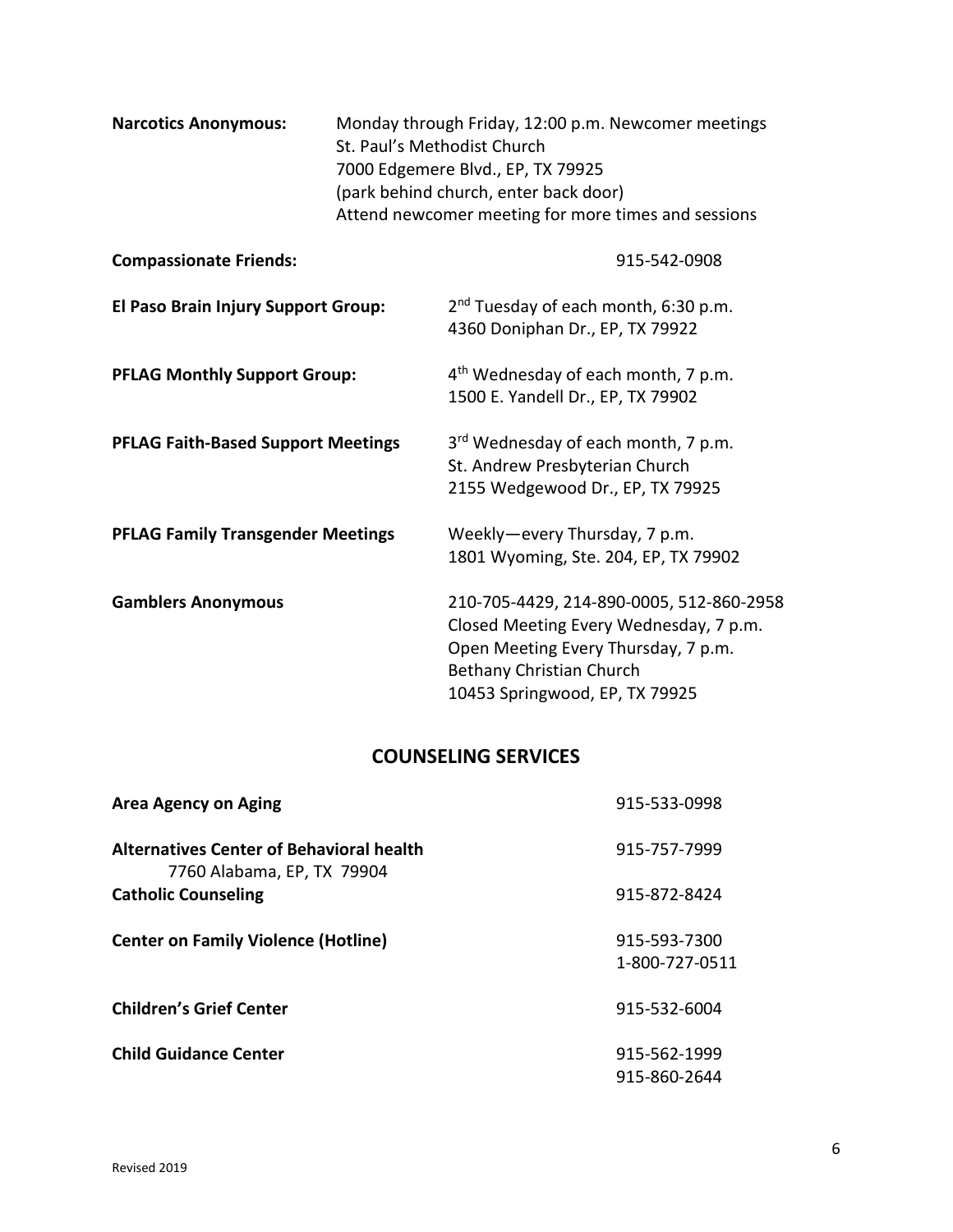| Paso Del Norte Child Development Center                                                                    | 915-544-8484                          |
|------------------------------------------------------------------------------------------------------------|---------------------------------------|
| <b>Counseling Center of Expressive Arts</b>                                                                | 915-845-3122                          |
| <b>Family Service of El Paso</b><br>6040 Surety Drive, EP, TX 79905                                        | 915-781-9900                          |
| <b>Home Healthy Opportunities Marriage</b><br><b>Enrichments</b>                                           | 915-564-1713                          |
| <b>The Empowerment Center</b><br>211 W. Yandell, EP, TX 79902<br>Assisting HIV+ individuals                | 915-974-2345                          |
| <b>Jewish Family Services</b>                                                                              | 915-581-3256                          |
| <b>STAR</b> Students at Risk                                                                               | 915-562-4765                          |
| <b>STARS</b> Rape Crisis<br>In case of an emergency<br>(associated with Center Sexual and Family Violence) | 915-533-7700<br>915-779-1800          |
| The El Paso Healthy Marriage Project<br>Teresa & Robert Canon                                              | 915-591-0404<br>Spanish: 915-591-0420 |
| <b>UTEP-Counseling Center</b><br>Must be a UTEP student                                                    | 915-747-5302                          |
| <b>ASSISTANCE FOR SUBSTANCE ABUSE</b>                                                                      |                                       |
| <b>Alcoholics Anonymous</b>                                                                                | 915-562-4081                          |
| Alanon/Alateen<br>Currently no Alateen                                                                     | 915-562-4083<br>Spanish: 915-778-3686 |
| <b>Aliviane Outpatient</b>                                                                                 | 915-779-3764                          |
| <b>Aliviane Detox for Men</b>                                                                              | 915-858-6208                          |
| <b>Aliviane Detox for Women</b>                                                                            | 915-782-4014                          |
| <b>Aliviane-Youth Services</b>                                                                             | 915-775-2501                          |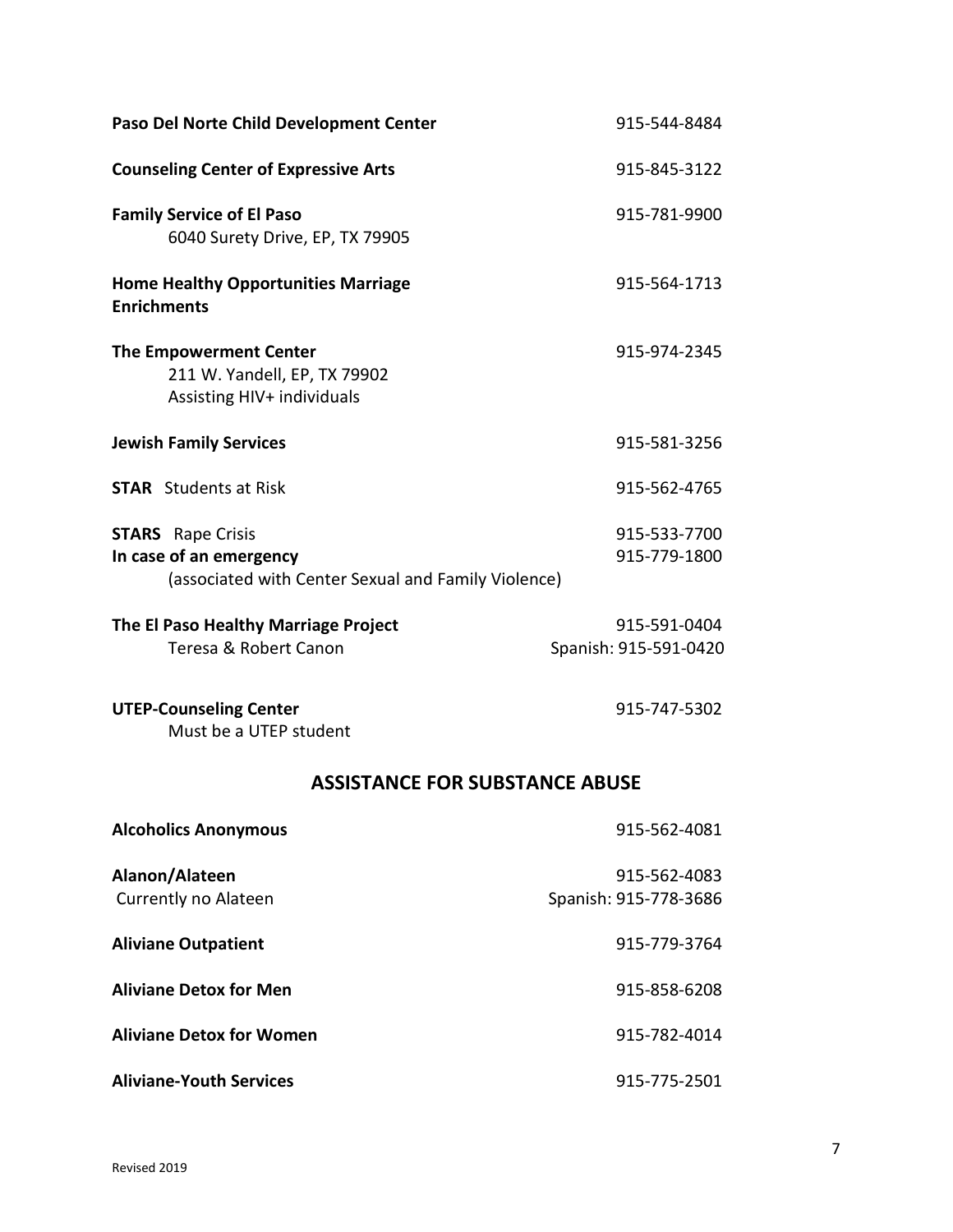| <b>Aliviane-PATH</b><br>Project for assistance in transition from homelessness                            | 915-351-6677                       |
|-----------------------------------------------------------------------------------------------------------|------------------------------------|
| <b>Aliviane NO-AD Methadone Clinic</b>                                                                    | 915-779-4527                       |
| <b>Alternative Center of Behavioral</b><br><b>Health</b>                                                  | 915-757-7999                       |
| <b>Trinity Rehab</b>                                                                                      | 915-772-9111                       |
| <b>Victory Outreach</b>                                                                                   | 915-577-0004                       |
| <b>Wood Rehab Center</b>                                                                                  | 915-755-4291<br>(Fax) 915-755-4570 |
| <b>Casa Vida/Recovery Alliance</b>                                                                        | 915-594-7000<br>915-775-0505       |
| 3501 Hueco Ave., #22, EP, TX 79903                                                                        |                                    |
| <b>EMPLOYMENT</b>                                                                                         |                                    |
| David L. Carrasco Job Corps:<br>11155 Gateway West, EP, TX 79935                                          | 915-594-0022                       |
| <b>Texas Assistive Rehabilitation Services:</b><br>1155 Westmoreland, Ste. 135, EP, TX 79925<br>Goodwill: | 915-782-7180                       |
| 9611 Acer Ave., EP, TX 79925                                                                              | 915-778-1858                       |
| <b>Xceed Resources</b><br>201 Clark Bldg B, EP, TX 79905                                                  | 915-779-6431                       |
| DARS (Dept. of Assistive and Rehabilitation Services):<br>401 East Franklin, Ste. 240, EP, TX 79901       | 915-834-7004                       |
| <b>ReadyOne Industries</b><br>11460 Pellicano Dr., EP, TX 79936                                           | 915-858-7277                       |

**Center for Employment Training**: 915-859-1070 294 Candelaria St., EP, TX 79907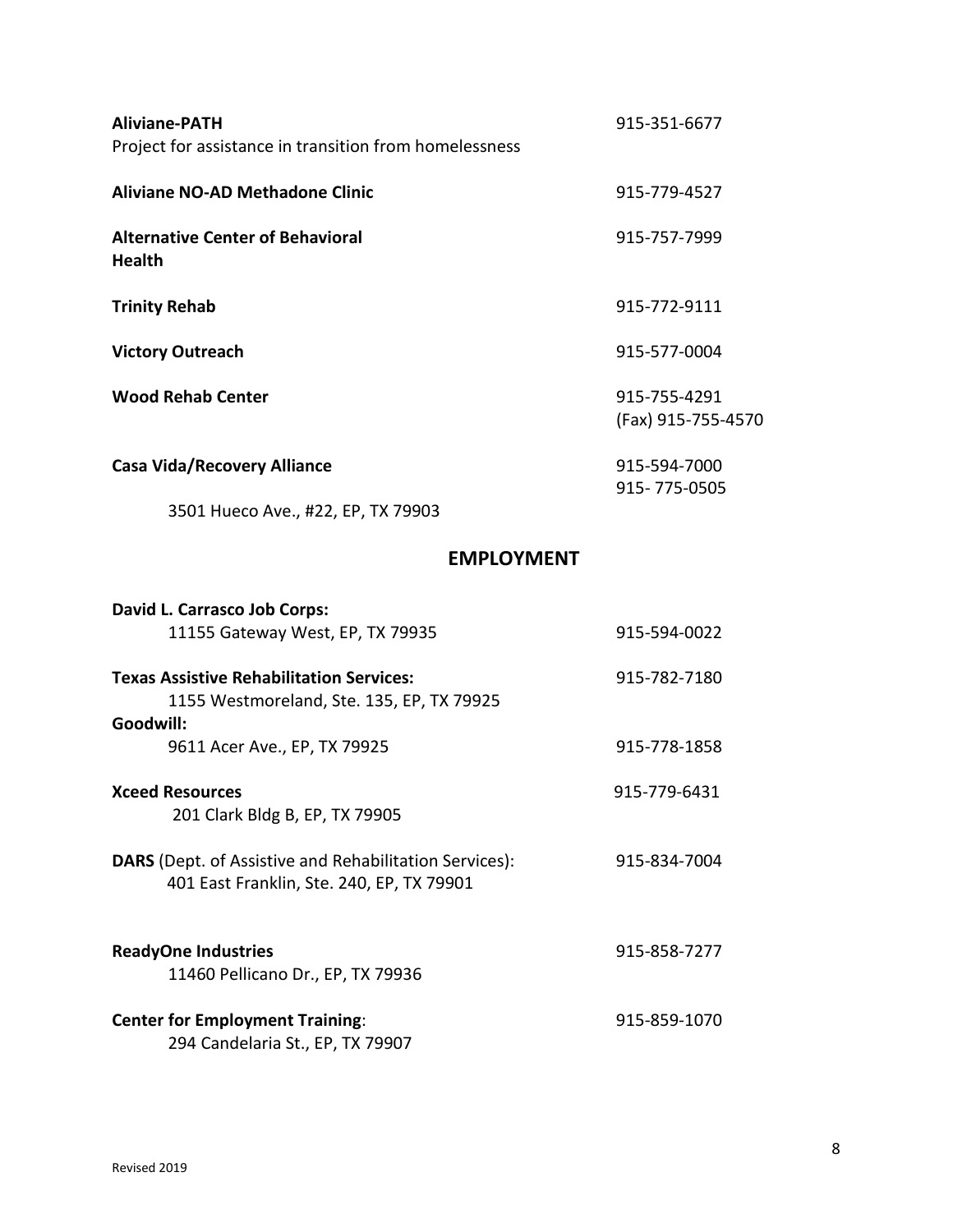### **Equal Employment Opportunity Commission** 915-534-6700

300 E. Main, Ste. 500, EP, TX 79901 Hours: Monday - Thursday 8:30 a.m. - 4:00 p.m. Friday 8:30 a.m. - 12:00 p.m.

### **ADULT VOCATIONAL EDUCATION**

| (EPCC) El Paso Community College                       |                     |
|--------------------------------------------------------|---------------------|
| <b>Testing Center</b>                                  | 915-831-3722        |
| Center for students for disability                     | 915-831-2426        |
| <b>EMERGENCY FOOD PROGRAMS</b>                         |                     |
| *Hours are subject to change                           |                     |
| <b>SALVATION ARMY:</b>                                 | 915-544-9811        |
| 4300 E. Paisano, EP, TX 79905                          |                     |
| *Hours: 9:00 - 11a.m. Monday - Thursday                |                     |
| <b>SANTA LUCIA CHURCH:</b>                             | 915-592-5245        |
| 518 Gallagher, EP, TX 79915                            |                     |
| *Hours: 3rd Saturday of month 10:00 a.m. -12:00 p.m.   |                     |
| Call before going                                      |                     |
| <b>EL PASOANS FIGHTING HUNGER</b>                      | 915-298-0353        |
| Call for information on which pantry for your zip code |                     |
| TRINITY-FIRST UNITED METHODIST CHURCH:                 | 915-533-2674 ext.10 |
| 915 N. Florence, EP, TX 79901                          |                     |
| *Hours Wednesdays and Fridays 9:00 a.m. - 3:00 p.m.    |                     |
| Saturdays<br>9:00 a.m. - 12:00 p.m.                    |                     |
| Only serving the following zip codes:                  |                     |
| 79901, 79902, 79903, 79905, 79915, 79930               |                     |
| <b>ADDITIONAL ASSISTANCE</b>                           |                     |
| PROJECT BRAVO- EL PASO COMMUNITY ACTION:               | 915-562-4100        |
|                                                        |                     |

 2000 Texas Ave, EP, TX 79901 Social & housing assistance and counseling. Help with utilities (Electric and Gas only)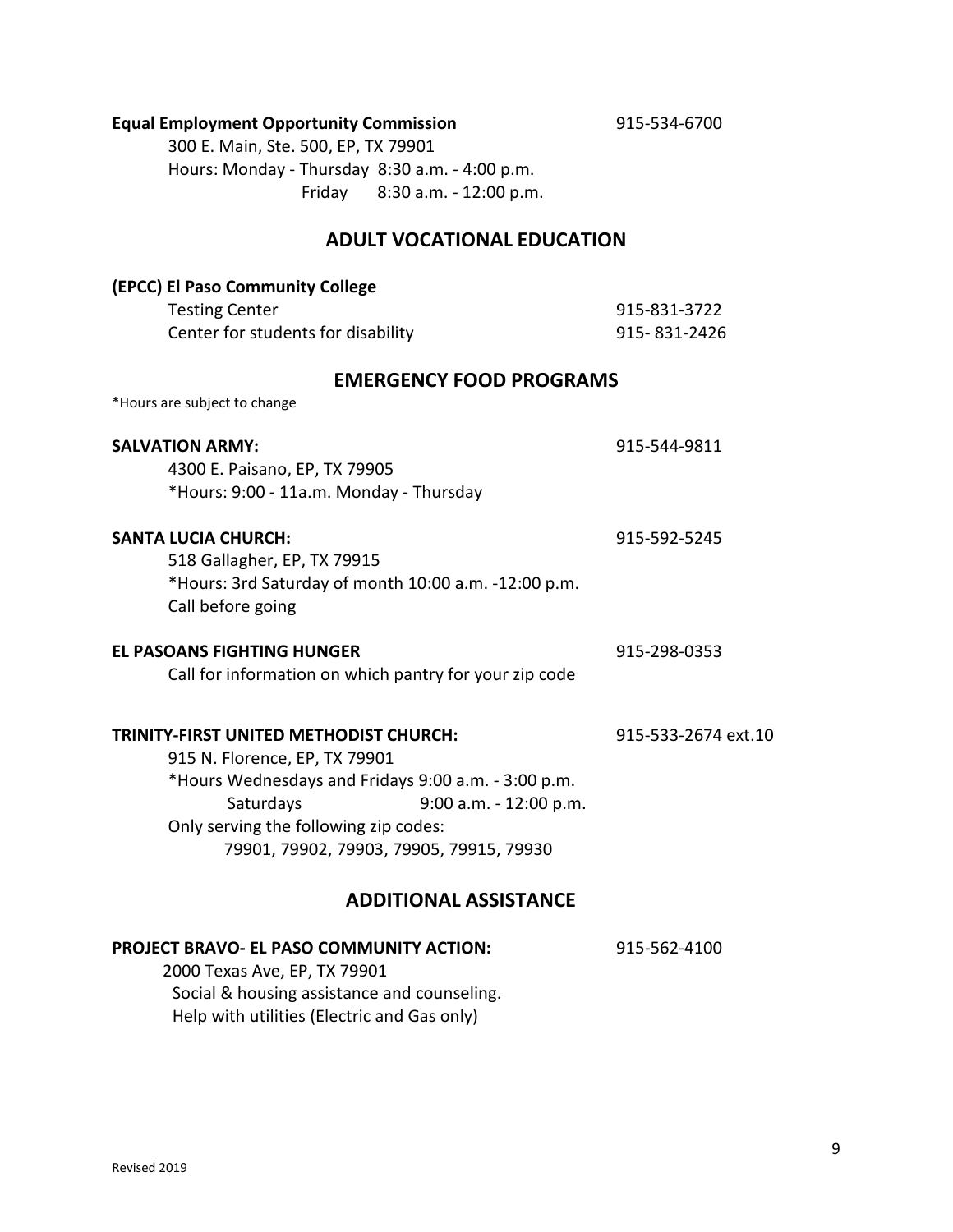| <b>SOCIAL SECURITY OFFICE in EL PASO:</b><br>11111 Gateway West, EP, TX 79935<br>600 Texas Ave, EP, TX 79901                                            | 1-866-563-9310                   |
|---------------------------------------------------------------------------------------------------------------------------------------------------------|----------------------------------|
| <b>Social Security National Toll-Free</b><br>TTY.                                                                                                       | 1-800-772-1213<br>1-800-325-0778 |
| <b>FOOD STAMPS (People with disabilities):</b><br>5150 El Paso Drive, EP, TX 79905                                                                      | 915-775-4591<br>915-595-6711     |
| <b>DEPARTMENT OF HUMAN SERVICES:</b><br>5150 El Paso Dr., EP, TX 79905<br>Food Stamps, TANF, Medicaid                                                   | 915-772-8383                     |
| <b>FAMILY THRIFT CENTER</b><br>7018 Alameda, EP, TX 79915                                                                                               | 915-778-7246                     |
| <b>VETERANS ADMINISTRATION</b><br>5001 North Piedras St., EP, TX 79903                                                                                  | 915-564-6100                     |
| <b>OUR LADY OF GUALALUPE</b><br>2709 Alabama, EP, TX 79930<br>Provides food, funds to pay utility bills,<br>prescription medications and transportation | 915-545-4234                     |
| <b>IMMIGRATION SERVICES</b>                                                                                                                             |                                  |
| <b>DIOCESES MIGRANT &amp; REFUGE SERVICES</b><br>2400 E. Yandell, EP, TX 79902                                                                          | 915-532-3975                     |
| <b>INS INFORMATION</b><br>1545 Hawkins Blvd., EP, TX 79925                                                                                              | 1-800-375-5283                   |
| LAS AMERICAS IMMIGRATION ADVOCACY<br>1500 E. Yandell, EP, TX 79902                                                                                      | 915-544-5126                     |
| <b>CITIZENSHIP CLASSES (IF RESIDENT)</b><br>Church of Christ<br>10104 Album, EP, TX 79925                                                               | 915-593-2772                     |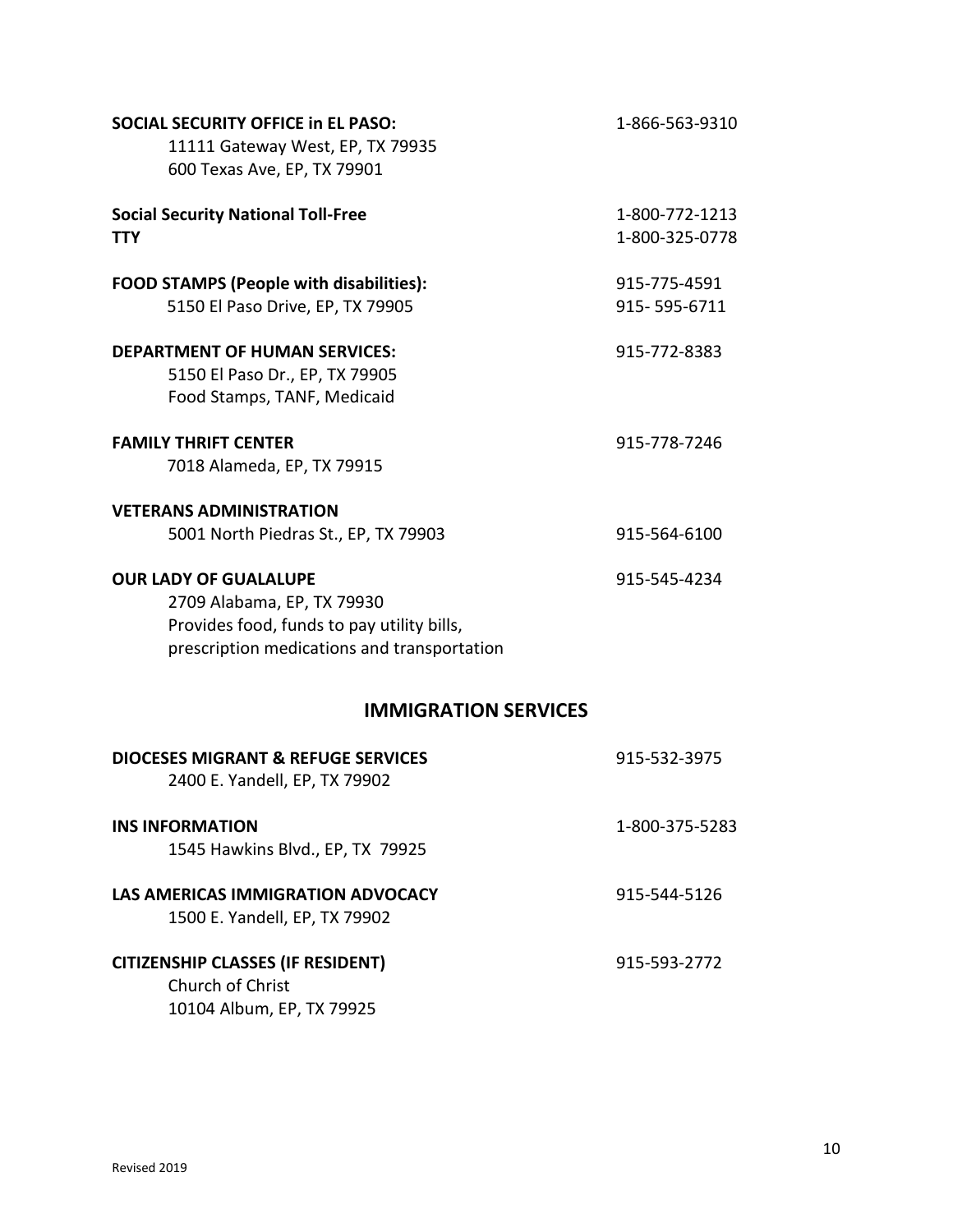|                                                                                                                                           | <b>HOUSING</b>  |              |
|-------------------------------------------------------------------------------------------------------------------------------------------|-----------------|--------------|
| <b>EL PASO HOUSING AUTHORITY</b><br>5300 Paisano, EP, TX 79905                                                                            |                 | 915-849-3742 |
| <b>EL PASO AFFORABLE HOUSING</b><br>Assistance for home owners<br>Provides counseling, financial education<br>and advice, debt assistance |                 | 915-838-9608 |
| <b>MEN ONLY</b>                                                                                                                           | <b>SHELTERS</b> |              |
| <b>OPPORTUNITY CENTER</b><br>1208 Myrtle, EP, TX 79901                                                                                    |                 | 915-577-0069 |
| <b>WOMEN ONLY</b>                                                                                                                         |                 |              |
| <b>VILLA MARIA TLC</b><br>920 S. Oregon, EP, TX 79901<br>Single women only<br><b>Sister Mary Margaret</b>                                 |                 | 915-544-5500 |
| <b>MEN, WOMEN, AND FAMILIES</b>                                                                                                           |                 |              |
| <b>RESCUE MISSION</b><br>221 N. Lee St., EP, TX 79901                                                                                     |                 | 915-532-2575 |
| <b>SALVATION ARMY</b><br>4300 Paisano, EP, TX 79905                                                                                       |                 | 915-544-9811 |
| <b>WOMEN AND CHILDREN</b>                                                                                                                 |                 |              |
| <b>DAME LA MANO</b><br>1014 S Virginia, EP, TX 79901                                                                                      |                 | 915-546-4040 |
| <b>FAMILY RESOURCE CENTER</b><br>580 Giles Rd., EP, TX 79915                                                                              |                 | 915-593-7300 |
| LA POSADA HOME<br>1020 N Campbell, EP, TX 79902                                                                                           |                 | 915-544-4595 |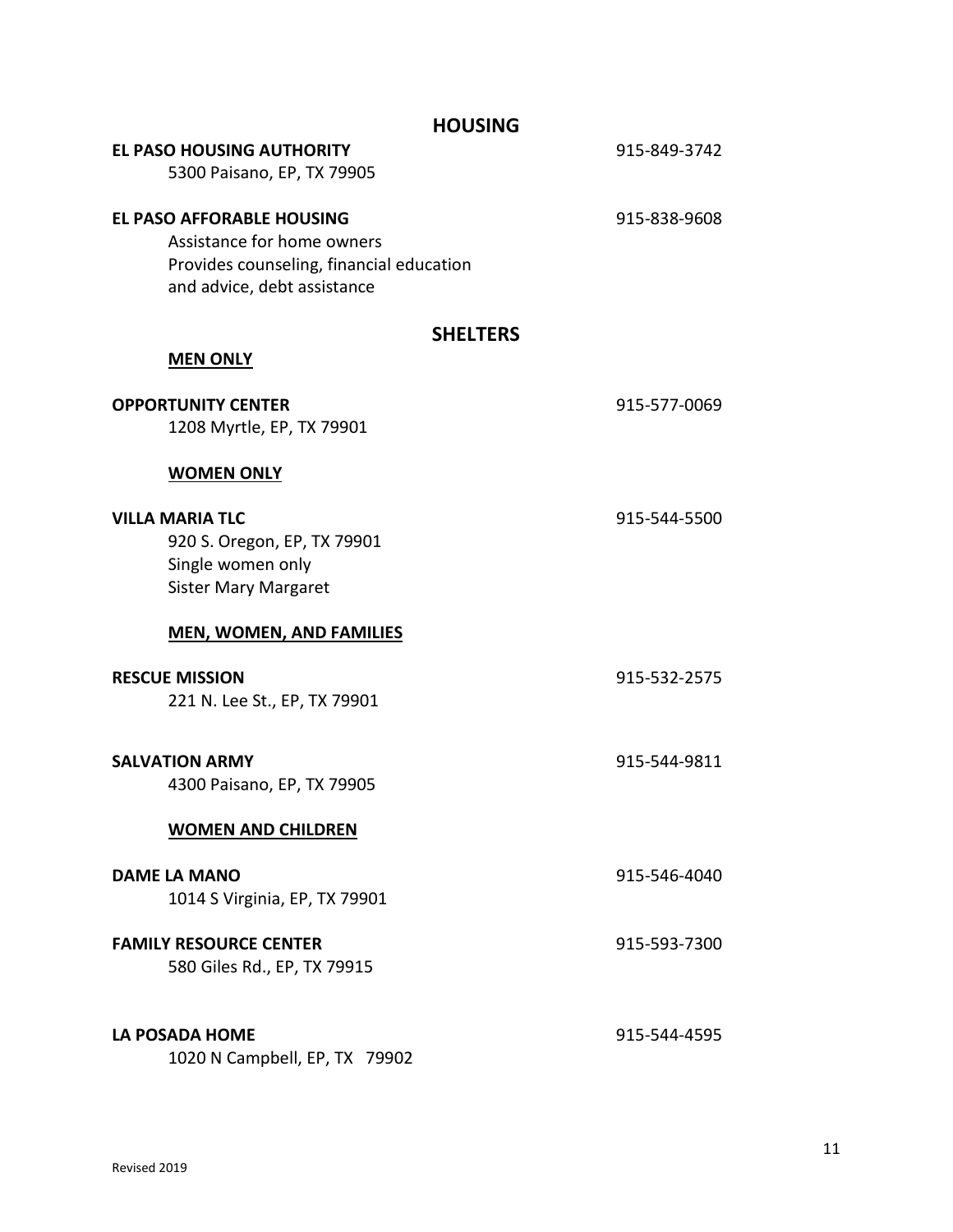| <b>REYNOLDS HOME</b><br>8023 San Jose, EP, TX 79915                                                                         | 915-274-2598 |
|-----------------------------------------------------------------------------------------------------------------------------|--------------|
| <b>TRANSITIONAL LIVING CENTER (YWCA)</b><br>3700 Altura, EP, TX 79930<br>For Women 18 and older with or without<br>children | 915-566-2762 |
| <b>MEN AND WOMEN</b>                                                                                                        |              |
| <b>ANNUNCIATION HOUSE</b><br>1003 E San Antonio, EP, TX 79901                                                               | 915-545-4509 |
| <b>SINGLE ROOM OCCUPANCY</b>                                                                                                |              |
| <b>SRO FOR WOMEN</b>                                                                                                        | 915-577-0069 |
| 1318 Myrtle, EP, TX 79901<br><b>SRO MISSOURI ST RESIDENCE</b><br>Men<br>526 W. Missouri, EP, TX 79901                       | 915-533-1761 |
| <b>SRO SAFE HAVEN</b><br>Men and Women<br>(no children)<br>1307 Magoffin, EP, TX 79901                                      | 915-838-1808 |
| <b>SRO MAGOFFIN</b><br><b>Elderly Men and Women</b><br>1221 Magoffin, EP, TX 79901                                          | 915-838-7632 |
| <b>TRANSPORTATION</b>                                                                                                       |              |
| <b>PROJECT AMISTAD</b><br>12100 Esther Lama Dr., EP, TX 79936<br>Transport to and from doctor appointments                  | 915-532-3415 |
| <b>SUN METRO</b>                                                                                                            | 915-533-3333 |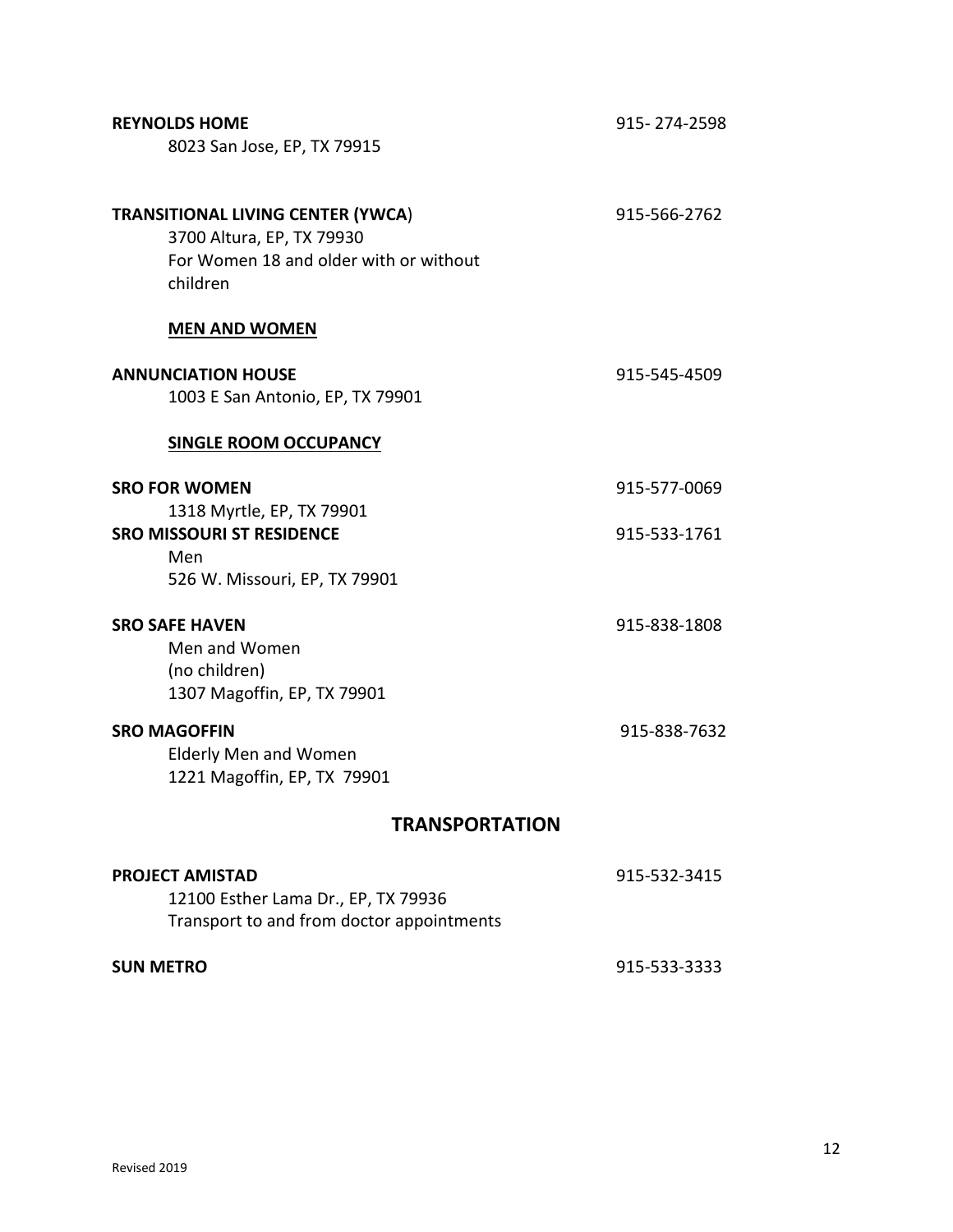## **COMMUNITY RESOURCES**

| La Fe Centro de Salud Familiar             | 915-545-4550 |
|--------------------------------------------|--------------|
| 700 s. Ochoa St., EP, TX 79901             |              |
| Income Based Medical and Dental            |              |
| <b>Centro San Vicente</b>                  | 915-859-7545 |
| 8029 Alameda                               |              |
| Income based Medical and Dental            |              |
| <b>Volar Center for Independent Living</b> | 915-591-0800 |
| 1220 Golden Key Circle, EP, TX 79925       |              |
| <b>International AIDS Empowerment</b>      | 915-590-2118 |
| 800 Montana Ave., EP, TX 79902             |              |

## **OTHER USEFUL NUMBERS**

| <b>Alzheimer's Association</b>                                                                                                                                  | 915-544-1799                                 |
|-----------------------------------------------------------------------------------------------------------------------------------------------------------------|----------------------------------------------|
| <b>Autism Association</b>                                                                                                                                       | 915-772-9100                                 |
| <b>Children's Disabilities Information Coalition</b><br>Education, information & support to<br>parents of children with any disability,<br>ages 0-25            | 915-217-2747                                 |
| <b>El Paso State Center</b>                                                                                                                                     | 915-782-6300                                 |
| <b>Military &amp; Family Life Consultant Program</b>                                                                                                            | 915-525-4330<br>915-525-1699<br>915-238-1696 |
| <b>Children's Disabilities Information Coalition</b><br>Provides education, information and<br>support to parents of children with any<br>disability. Ages 0-25 | 915-271-2747                                 |
| <b>NAMI Dona Ana County (Las Cruces, NM)</b><br>nami.donaanacounty@gmail.com<br>www.nami-dac.org                                                                | 575-386-6890                                 |